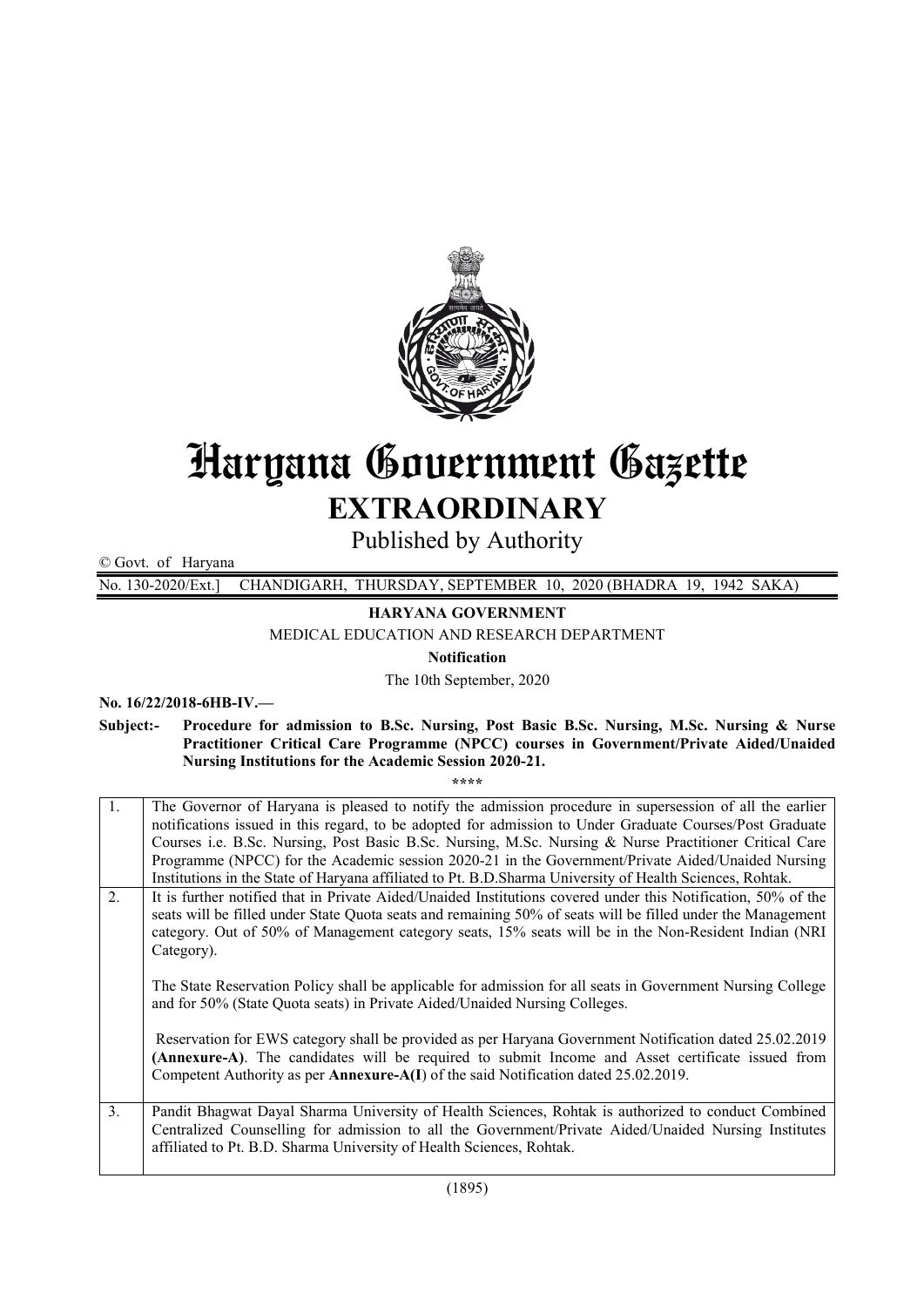| 1896             | HARYANA GOVT. GAZ. (EXTRA.), SEPT. 10, 2020 (BHDR. 19, 1942 SAKA)                                                                                                                                                                                                                                                                                                                                                                                                                                                                                                                                                                                                                                                                                                                                                                                                                                                                                                                                                                                                                                                                                                     |
|------------------|-----------------------------------------------------------------------------------------------------------------------------------------------------------------------------------------------------------------------------------------------------------------------------------------------------------------------------------------------------------------------------------------------------------------------------------------------------------------------------------------------------------------------------------------------------------------------------------------------------------------------------------------------------------------------------------------------------------------------------------------------------------------------------------------------------------------------------------------------------------------------------------------------------------------------------------------------------------------------------------------------------------------------------------------------------------------------------------------------------------------------------------------------------------------------|
| $\overline{4}$ . | The tentative seat distribution of B.Sc. Nursing, Post Basic B.Sc. Nursing, M.Sc. Nursing & Nurse<br>Practitioner Critical Care Programme (NPCC) Courses in Government/Private Aided/Unaided Nursing<br>Institution in the State for all seats for academic Session 2020-21 is annexed as (Annexure-B). The seats in<br>each institute are subject to the final approval from HN & NMC/Affiliating University. Accordingly, the<br>final distribution of seats may vary depending upon the sanction of the State Government/ HN $\&$<br>NMC/Affiliating University and shall be duly notified by the Pt. B.D. Sharma University of Health<br>Sciences, Rohtak prior to the counseling.                                                                                                                                                                                                                                                                                                                                                                                                                                                                                |
|                  | Roaster for all categories of seats including PWD EWS shall be verified by Pt. B.D. Sharma UHS, Rohtak<br>for allotment of seats under reserved categories.                                                                                                                                                                                                                                                                                                                                                                                                                                                                                                                                                                                                                                                                                                                                                                                                                                                                                                                                                                                                           |
| 5.               | It is further notified that the dates and schedule of counseling shall be duly notified by Pandit Bhagwat<br>Dayal Sharma University of Health Sciences, Rohtak and also uploaded on the website of Pandit Bhagwat<br>Dayal Sharma University of Health Sciences, Rohtak i.e. www.uhsr.ac.in and on the website of Directorate<br>of Medical Education and Research i.e. www.dmerharyana.org.<br>The candidates are required to regularly visit the websites as stated above.                                                                                                                                                                                                                                                                                                                                                                                                                                                                                                                                                                                                                                                                                         |
| 6.               | <b>Eligibility Criteria:</b><br><b>For B.Sc. Nursing Course:-</b><br>The candidate should have attained the age of 17 years or more on 31.12.2020.<br>(i)<br>The candidate must have passed Senior School Certificate examination $(10+2)$ of Board of<br>(ii)<br>School Education Haryana or an examination recognized as equivalent thereto with at least 45%<br>aggregate marks for General Category, 40% marks for SC/BC in Physics, Chemistry, Biology &<br>English (PCB $\&$ E) taken together in qualifying examination. However, the candidate must have<br>obtained pass marks in each subject separately.<br><b>For Post Basic B.Sc. Nursing Course:-</b>                                                                                                                                                                                                                                                                                                                                                                                                                                                                                                   |
|                  | The candidate should have attained the age of 21 years as on 31.12.2020.<br>(i)<br>(ii) The candidate must have passed following examinations.<br>Passed the higher secondary or Senior secondary or intermediate or an equivalent Examination<br>a)<br>recognized by the university for this purpose. Those who have done Matric/ $10+1$ in or before<br>1986, will be eligible for admission.<br>Has obtained a certificate in General Nursing and midwifery and Registered as RN&RM with<br>b)<br>any State Nurses Council.<br>Must have been declared medically fit by the competent Medical Board constituted by<br>c)<br>institution concerned.<br>In case of an employee of State Govt./UHSR, the candidate desirous to seek admission will<br>d)<br>have to obtain an NOC from State Government/ University of Health Sciences, Rohtak before<br>submitting their application for admission in the course. Any application submitted without<br>NOC of competent authority will not be considered eligible for various benefits under this                                                                                                                    |
|                  | policy.<br><b>For M.Sc. Nursing Course:-</b><br>The candidate should have attained the age of 22 years as on 31.12.2020.<br>1.<br>The candidate must have passed following examinations:<br>ii.<br>Must have passed B.Sc. Nursing/B.Sc. Hons. Nursing/Post Basic B.Sc. Nursing with<br>(a)<br>minimum of 55% aggregate marks from any Indian Nursing Council recognized Nursing<br>College and in case of SC/ST/BC category candidates minimum 50% aggregate marks.<br>Must be registered Nurse & Registered Midwife or equivalent with any State Nursing<br>(b)<br>Registration Council.<br>Must have Minimum one year of work experience of recognized institute after B.Sc.<br>(c)<br>Nursing / B.Sc. Nursing Honors or must have Minimum one year of work experience of<br>recognized institute after or prior to Post Basic B.Sc. Nursing. The work experience will<br>be calculated from the date of registration in parent Council till the last date of<br>submission of form.<br>A candidate desirous of seeking admission will have to produce NOC from the State<br>(d)<br>Government/University of Health Sciences, Rohtak before Admission Committee for |
|                  | admission in the course.<br>For Nurse Practitioner Critical Care Programme (NPCC)<br>The Candidate must possess a registered B.Sc./PB B.Sc. Nursing with a minimum of<br>a)<br>one year Clinical experience, preferably in any critical care setting prior to enrolment.                                                                                                                                                                                                                                                                                                                                                                                                                                                                                                                                                                                                                                                                                                                                                                                                                                                                                              |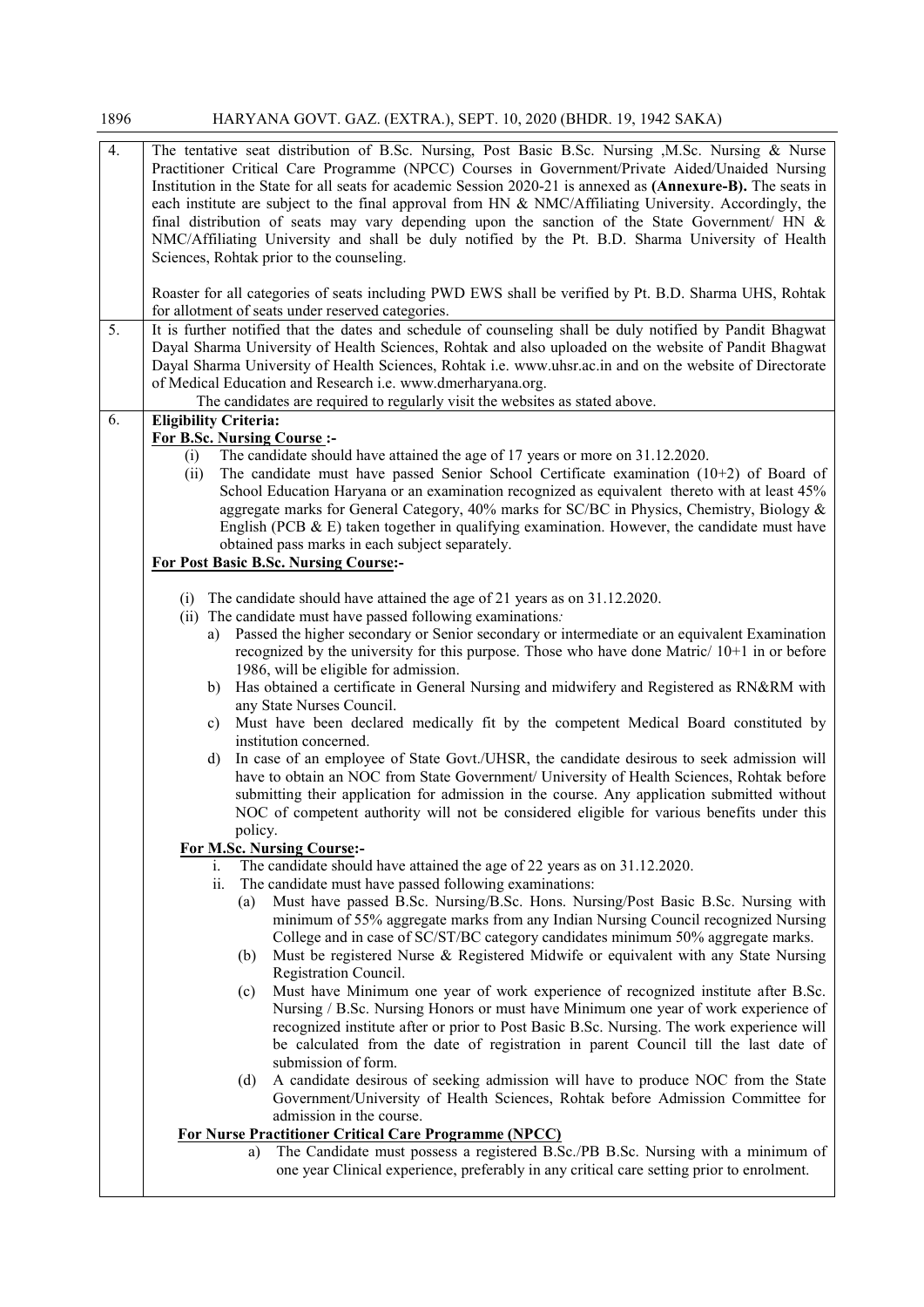|       | 1897<br>HARYANA GOVT. GAZ. (EXTRA.), SEPT. 10, 2020 (BHDR. 19, 1942 SAKA)                                                                                                                                                                                                                                                                                                              |
|-------|----------------------------------------------------------------------------------------------------------------------------------------------------------------------------------------------------------------------------------------------------------------------------------------------------------------------------------------------------------------------------------------|
|       | Must have undergone the B.Sc. Nursing/PB.B.Sc. Nursing in an institution recognized<br>b)<br>by the Indian Nursing Council.<br>Must have scored not less than 55% aggregate marks in the B.Sc. program/Post Basic<br>c)                                                                                                                                                                |
|       | B.Sc. Nursing Programme.<br>Selection must be based on the merit of an entrance examination.<br>d)                                                                                                                                                                                                                                                                                     |
|       | A candidate desirous to seek admission will have to obtain an NOC from the<br>e)<br>State/Government/University of Health Sciences, Rohtak before submitting their<br>application for admission in the course. Any application submitted without NOC of the                                                                                                                            |
|       | competent authority will not be considered eligible for various benefits under this<br>policy.                                                                                                                                                                                                                                                                                         |
| 7.    | Process:-                                                                                                                                                                                                                                                                                                                                                                              |
|       | The admissions under all categories will be made on the basis of the merit of marks obtained in the<br>i.<br>Common Entrance Test-2020 (CET-2020) conducted by Pt. B.D. Sharma University of Health<br>Sciences, Rohtak.                                                                                                                                                               |
|       | ii.<br>A candidate for admission to B.Sc. Nursing, Post Basic B.Sc. Nursing and M.Sc. Nursing, , Nurse<br>Practitioner Critical Care Programme (NPCC) Courses in Government Nursing Institutions and<br>Open Merit Category (State quota) Seats in Private Institutions will be eligible if he/she is a citizen                                                                        |
|       | of India and is a bonafide resident of Haryana.                                                                                                                                                                                                                                                                                                                                        |
|       | iii.<br>All candidates (General/SC/ST/BC-A/BC-B/Benchmark disabilities) desirous of seeking<br>admissions in any category of seats should fulfill the minimum eligibility criteria/qualifications/<br>qualifying criteria as prescribed in the prospectus issued by Pt. B.D. Sharma University of Health<br>Sciences, Rohtak for the Academic year 2020-21.                            |
|       | The candidate shall have to submit all documents, in original, at the time of counseling without<br>iv.<br>which admission to B.SC Nursing, Post Basic B.Sc. Nursing and M.Sc. Nursing, Nurse Practitioner<br>Critical Care Programme (NPCC) course shall not be granted. Attested photocopies of<br>certificates/documents will not be considered valid for the purpose of admission. |
|       | For Management category, candidates from All Over India shall be eligible, irrespective of their<br>V.<br>State of domicile and place of study.                                                                                                                                                                                                                                        |
| 8.    | Procedure for Admission to State Quota seats in Government and Open Merit category seats (State<br>quota seats) in Private Aided/Unaided Nursing Colleges located in the State of Haryana:-                                                                                                                                                                                            |
| (i)   | The admissions under above stated categories will be made on the basis of Common Entrance Test 2020                                                                                                                                                                                                                                                                                    |
|       | (CET-2020) conducted by Pt. B.D. Sharma University of Health Sciences, Rohtak.                                                                                                                                                                                                                                                                                                         |
| (ii)  | The relative merit, among such candidates desirous of seeking admission shall be drawn as per the merit of                                                                                                                                                                                                                                                                             |
| (iii) | Common Entrance Test conducted by the University.<br>Candidates applying on the basis of CET-2020 should fulfill the eligibility criteria for being granted                                                                                                                                                                                                                            |
|       | admissions as fixed under CET 2020.                                                                                                                                                                                                                                                                                                                                                    |
| (iv)  | In case of a tie between two or more candidates having equal Marks/Merit, in entrance exam the inter-se-<br>ranking of such candidates shall be determined as follows:-                                                                                                                                                                                                                |
|       | For B.Sc. Nursing Course:-<br>a)                                                                                                                                                                                                                                                                                                                                                       |
|       | A candidate with higher aggregate marks in Biology in the respective qualifying examination<br>i.<br>will be ranked higher.                                                                                                                                                                                                                                                            |
|       | If there is a tie then a candidate having higher marks in aggregate of Physics, Chemistry and<br>11.<br>Biology (PCB) will be ranked higher in merit.                                                                                                                                                                                                                                  |
|       | Still if there is a tie then a candidate older in age will be ranked higher in merit.<br>iii.                                                                                                                                                                                                                                                                                          |
|       | b)<br>For Post Basic B.Sc. Nursing Course:-                                                                                                                                                                                                                                                                                                                                            |
|       | A candidate with higher aggregate marks in General Nursing $\&$ Midwifery including<br>i.<br>internship will be ranked higher.                                                                                                                                                                                                                                                         |
|       | Still if there is a tie then a candidate older in age will be ranked higher in merit.<br>11.                                                                                                                                                                                                                                                                                           |
|       | For M.Sc. Nursing Course:-<br>$\mathbf{c})$                                                                                                                                                                                                                                                                                                                                            |
|       | A candidate with higher aggregate marks in B.Sc. Nursing/B.Sc. Nursing honours/Post Basic<br>1.                                                                                                                                                                                                                                                                                        |
|       | B.Sc. Nursing course will be ranked higher.                                                                                                                                                                                                                                                                                                                                            |
|       | Still if there is a tie then a candidate older in age will be ranked higher in merit referred.<br>ii.<br>$\mathbf{d}$<br>For Nurse Practitioner Critical Care Programme (NPCC)                                                                                                                                                                                                         |
|       |                                                                                                                                                                                                                                                                                                                                                                                        |
|       | Same as per above Clause 8 (iv)(c)                                                                                                                                                                                                                                                                                                                                                     |
| (v)   | Personal appearance of the Candidates along with all original documents in front of the Admission                                                                                                                                                                                                                                                                                      |
|       | Committee at Pandit Bhagwat Dayal Sharma University of Health Sciences, Rohtak shall be compulsory.                                                                                                                                                                                                                                                                                    |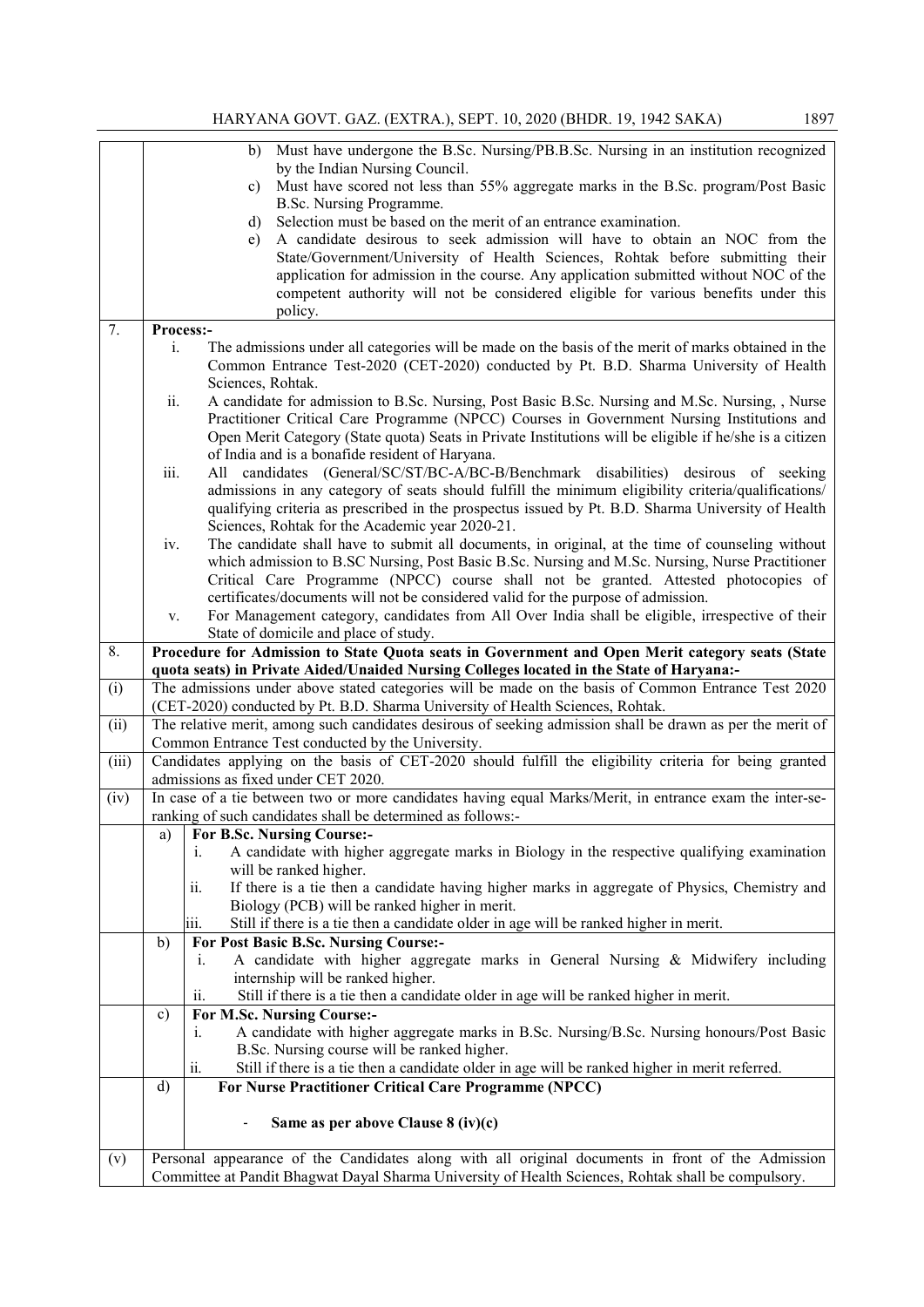| (vi)                                                                                                                                               | The final confirmation of the course/institute will be done by the Admission Committee after physical<br>verification of eligibility and original documents.                                                  |             |  |
|----------------------------------------------------------------------------------------------------------------------------------------------------|---------------------------------------------------------------------------------------------------------------------------------------------------------------------------------------------------------------|-------------|--|
| (vii)                                                                                                                                              | Following will be the constitution of the Admission Committee:                                                                                                                                                |             |  |
| (viii)                                                                                                                                             | Dean Academic Affairs, Pandit Bhagwat Dayal Sharma University of<br>$\mathbf{1}$                                                                                                                              | Chairperson |  |
| Health Sciences, Rohtak.                                                                                                                           |                                                                                                                                                                                                               |             |  |
| $\overline{2}$<br>Controller of Examination, Pandit Bhagwat Dayal Sharma University of<br>Member Secretary<br>Health Sciences, Rohtak.             |                                                                                                                                                                                                               |             |  |
|                                                                                                                                                    | 3<br>Principal of all Government/Private Nursing Institutions.                                                                                                                                                | Member      |  |
| Representative of Director Medical Education & Research, Haryana.<br>Member<br>$\overline{4}$                                                      |                                                                                                                                                                                                               |             |  |
| 5<br>Law Officer, Pandit Bhagwat Dayal Sharma University of Health<br>Member                                                                       |                                                                                                                                                                                                               |             |  |
|                                                                                                                                                    | Sciences, Rohtak.                                                                                                                                                                                             |             |  |
|                                                                                                                                                    | The Director, Medical Education and Research, Haryana, Panchkula will be the final Appellate Authority in                                                                                                     |             |  |
|                                                                                                                                                    | all admissions related disputes for all Institutions and his decision shall be the final.                                                                                                                     |             |  |
| (ix)                                                                                                                                               | Final number of seats in each course /institute under each category will be available on the website of Pandit                                                                                                |             |  |
|                                                                                                                                                    | Bhagwat Dayal Sharma University of Health Sciences, Rohtak and also on the website of Directorate of<br>Medical Education & Research i.e. www.dmer.haryana.org.in & Haryana Nurses & Nurse Midwives           |             |  |
|                                                                                                                                                    | Council.<br>In case there is a vacancy after the first round of counseling due to any reason, such seats will be filled up                                                                                    |             |  |
| (x)                                                                                                                                                | during the second round of counseling by the same process. However, if the seats still remain vacant even                                                                                                     |             |  |
|                                                                                                                                                    | after the two rounds of counseling then left over seats will be filled up as per directions of State                                                                                                          |             |  |
|                                                                                                                                                    | Government and as per procedure notified by the State Government.                                                                                                                                             |             |  |
| (xi)                                                                                                                                               | Seats remaining vacant under open merit category (State Quota) in Private Colleges after two rounds of                                                                                                        |             |  |
|                                                                                                                                                    |                                                                                                                                                                                                               |             |  |
| counseling, will be converted to Management Category seats during mop up round and filled up as per<br>procedure notified by the State Government. |                                                                                                                                                                                                               |             |  |
| (xii)                                                                                                                                              | All Private Aided/Unaided Nursing Institutes will deposit a processing fee for counseling @Rs. 2000/- per                                                                                                     |             |  |
|                                                                                                                                                    | sanctioned intake of seats through a Demand Draft in favour of the Registrar, Pt. B.D. Sharma UHS, Rohtak                                                                                                     |             |  |
|                                                                                                                                                    | payable at Rohtak one week before the start of the counseling.                                                                                                                                                |             |  |
|                                                                                                                                                    |                                                                                                                                                                                                               |             |  |
|                                                                                                                                                    | Further, the University will retain the fee for the seats filled during counseling and will return the balance                                                                                                |             |  |
|                                                                                                                                                    | amount for the seats remaining vacant to the Institute within six weeks of completion of counseling process.                                                                                                  |             |  |
| 9.                                                                                                                                                 | Process for Admission to Management Category seats in Private Nursing Colleges of Haryana:-                                                                                                                   |             |  |
|                                                                                                                                                    | Similar procedure as followed for counselling of B.Sc. Nursing, Post Basic B.Sc. Nursing and M.Sc.                                                                                                            |             |  |
| Nursing, Nurse Practitioner Critical Care Programme (NPCC) courses for filling up State Quota seats in                                             |                                                                                                                                                                                                               |             |  |
| Government/Private Aided, Nursing Colleges and Open Merit Category seats in Private Nursing Colleges as                                            |                                                                                                                                                                                                               |             |  |
| described under Section 8 above will be followed for admissions to Management Category seats also.                                                 |                                                                                                                                                                                                               |             |  |
| However, the merit shall be drawn on the basis of Merit of CET-2020 for all candidates.                                                            |                                                                                                                                                                                                               |             |  |
| 10.<br><b>Admission to NRI Category (NRIs/PIOs/OCIs/Foreign Nationals)</b>                                                                         |                                                                                                                                                                                                               |             |  |
| All admissions under NRI category seats shall be as per merit of CET-2020. Only CET qualified candidates                                           |                                                                                                                                                                                                               |             |  |
| shall be eligible under NRI category. PIOs, OCIs and Foreign Nationals who are NEET qualified can also                                             |                                                                                                                                                                                                               |             |  |
| apply under the NRI category, however for admission under NRI quota Foreign Nationals shall be                                                     |                                                                                                                                                                                                               |             |  |
|                                                                                                                                                    | considered only for any vacant seat left after exhausting the list of NRIs/PIOs/OCIs.                                                                                                                         |             |  |
|                                                                                                                                                    |                                                                                                                                                                                                               |             |  |
| Preference of admission shall be as given below:-                                                                                                  |                                                                                                                                                                                                               |             |  |
| (i)                                                                                                                                                | Actual NRIs/OCIs/PIOs Candidates who originally belonged to the State of Haryana.                                                                                                                             |             |  |
| (iii)                                                                                                                                              | Children of NRIs/OCIs/PIOs who originally belonged to Haryana State.                                                                                                                                          |             |  |
| (iii)                                                                                                                                              | Actual NRIs/OCIs/PIOs Candidates who originally belonged to an Indian State or Union Territories other                                                                                                        |             |  |
|                                                                                                                                                    | than Haryana.                                                                                                                                                                                                 |             |  |
| (iv)                                                                                                                                               | Children of NRIs/OCIs/PIOs who originally belonged to an India State and Union Territories other than                                                                                                         |             |  |
|                                                                                                                                                    | Haryana.                                                                                                                                                                                                      |             |  |
|                                                                                                                                                    | If sufficient number of eligible candidates under first category are available then they will be admitted first                                                                                               |             |  |
|                                                                                                                                                    | even if students under subsequent category are higher in merit.<br>The NRI students will have to give a Bank Guarantee/Surety Bond for the balance of fee, if they opt to pay                                 |             |  |
|                                                                                                                                                    | the fee in installment as provided.                                                                                                                                                                           |             |  |
|                                                                                                                                                    | Any seats remaining vacant under NRI category after the second round of counselling shall go to the NEET                                                                                                      |             |  |
|                                                                                                                                                    |                                                                                                                                                                                                               |             |  |
|                                                                                                                                                    | qualified eligible foreign nationals. However, if the seats still remain vacant these shall be converted to<br>General Category seats in Government/Nursing Colleges and Management Category seats in Private |             |  |
|                                                                                                                                                    |                                                                                                                                                                                                               |             |  |
|                                                                                                                                                    | Colleges.                                                                                                                                                                                                     |             |  |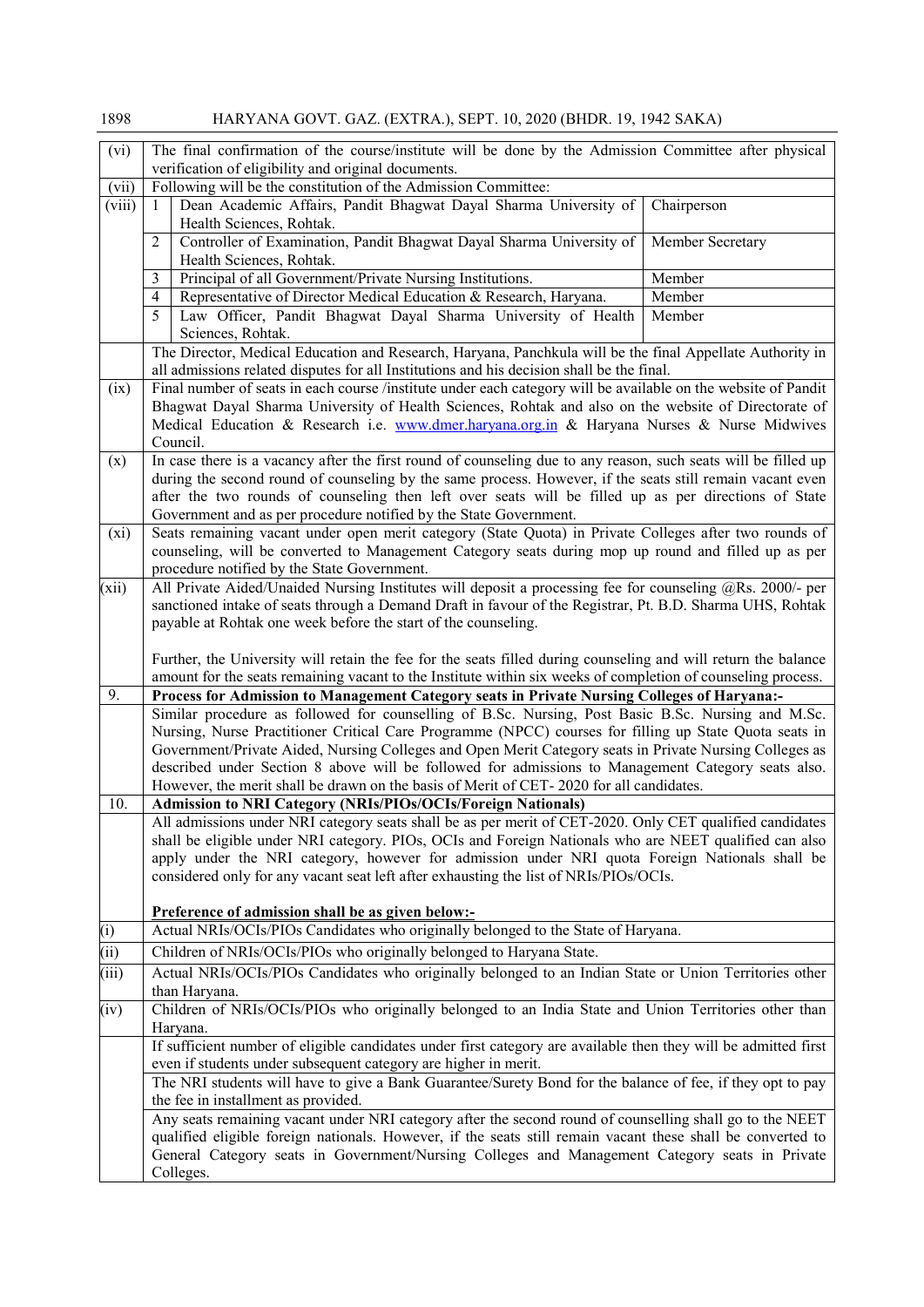| 11.                                                                                                      | <b>Fee Structure</b>                                                                                                                                                                                                                                                                                                                                                                                                 |                                                           |                |                                      |                                            |
|----------------------------------------------------------------------------------------------------------|----------------------------------------------------------------------------------------------------------------------------------------------------------------------------------------------------------------------------------------------------------------------------------------------------------------------------------------------------------------------------------------------------------------------|-----------------------------------------------------------|----------------|--------------------------------------|--------------------------------------------|
| The fee structure for B.Sc. Nursing, M.Sc. Nursing, Post Basic B.Sc. Nursing courses in Government<br>a. |                                                                                                                                                                                                                                                                                                                                                                                                                      |                                                           |                |                                      |                                            |
| Nursing Colleges is as under :-                                                                          |                                                                                                                                                                                                                                                                                                                                                                                                                      |                                                           |                |                                      |                                            |
|                                                                                                          | <b>Fee Head</b>                                                                                                                                                                                                                                                                                                                                                                                                      | Fee for B.Sc. Nursing                                     | <b>Nursing</b> | Fee Post Basic B.Sc.                 | Fee for M.Sc.<br><b>Nursing &amp; NPCC</b> |
|                                                                                                          | <b>Tuition Fee</b>                                                                                                                                                                                                                                                                                                                                                                                                   | Rs. 12,000/-                                              | Rs. 15,000/-   |                                      | Rs. 25,000/-                               |
|                                                                                                          | Security Refundable                                                                                                                                                                                                                                                                                                                                                                                                  | Rs. 1500/-                                                | Rs. 2000/-     |                                      | Rs. 2500/-                                 |
|                                                                                                          | Registration-cum enrolment                                                                                                                                                                                                                                                                                                                                                                                           | Rs. 1000/-                                                | Rs. 1000/-     |                                      | Rs. 1000/-                                 |
|                                                                                                          | fees<br>(payable)<br>by<br>new<br>student)                                                                                                                                                                                                                                                                                                                                                                           |                                                           |                |                                      |                                            |
|                                                                                                          | Sports Fee                                                                                                                                                                                                                                                                                                                                                                                                           | $Rs.50/-$                                                 | Rs.50/-        |                                      | $Rs.50/-$                                  |
|                                                                                                          | Youth Welfare fee                                                                                                                                                                                                                                                                                                                                                                                                    | Rs. 500/-                                                 | Rs. 500/-      |                                      | Rs. 500/-                                  |
|                                                                                                          | Dr. Radha Krishnan Fund                                                                                                                                                                                                                                                                                                                                                                                              | Rs.100/-                                                  | Rs.100/-       |                                      | Rs.100/-                                   |
|                                                                                                          | Development Fund                                                                                                                                                                                                                                                                                                                                                                                                     | Rs. 1000/-                                                | Rs. 1000/-     |                                      | Rs. 1000/-                                 |
|                                                                                                          | <b>NSS Fund</b>                                                                                                                                                                                                                                                                                                                                                                                                      | Rs. 10/-                                                  | Rs. 10/-       |                                      | Rs. 10/-                                   |
|                                                                                                          | Holiday Home Fee                                                                                                                                                                                                                                                                                                                                                                                                     | Rs. 10/-                                                  | Rs. 10/-       |                                      | Rs. 10/-                                   |
|                                                                                                          | <b>Youth Red Cross</b>                                                                                                                                                                                                                                                                                                                                                                                               | Rs. 80/-                                                  | Rs. 80/-       |                                      | Rs. 80/-                                   |
|                                                                                                          | subscription Fee                                                                                                                                                                                                                                                                                                                                                                                                     |                                                           |                |                                      |                                            |
|                                                                                                          | Total                                                                                                                                                                                                                                                                                                                                                                                                                | Rs. 16,250/-                                              | Rs. 19,750/-   |                                      | Rs. 30,250/-                               |
|                                                                                                          | Note:-                                                                                                                                                                                                                                                                                                                                                                                                               |                                                           |                |                                      |                                            |
|                                                                                                          | For B.Sc. Nursing Course-Migration fee of Rs. 100/- will be charged from the student of any<br>1.<br>other University or from a Board of Education (other than the Board of School of Education,<br>Haryana).<br>No room rent will be charged. Electricity charges will be Rs. 9000 per annum, however, extra<br>2.<br>Charges will have to be paid for extra electrical appliances.                                 |                                                           |                |                                      |                                            |
| $\mathbf b$ .                                                                                            | The fee structure for B.Sc. Nursing, M.Sc. Nursing, Post Basic B.Sc. Nursing courses in Private Nursing                                                                                                                                                                                                                                                                                                              |                                                           |                |                                      |                                            |
|                                                                                                          | Colleges affiliated to Pt. B.D. Sharma University of Health Science, Rohtak is as under:-                                                                                                                                                                                                                                                                                                                            |                                                           |                |                                      |                                            |
|                                                                                                          |                                                                                                                                                                                                                                                                                                                                                                                                                      |                                                           |                |                                      |                                            |
|                                                                                                          | <b>Fee Head</b>                                                                                                                                                                                                                                                                                                                                                                                                      | Annual Fee for B.Sc. & Post<br><b>Basic B.Sc. Nursing</b> |                |                                      | <b>Annual Fee for M.Sc. Nursing</b>        |
|                                                                                                          | Tuition<br>Fee<br>including                                                                                                                                                                                                                                                                                                                                                                                          | Rs.<br>$60,000/$ -<br>with<br>increase of 5%              | annual         | $75,000/$ -<br>Rs.<br>increase of 5% | with<br>annual                             |
|                                                                                                          | Development Charges<br>15% NRI seats                                                                                                                                                                                                                                                                                                                                                                                 | USD 15,000/- (for the entire                              |                |                                      | USD 15,000/- (for the entire               |
|                                                                                                          |                                                                                                                                                                                                                                                                                                                                                                                                                      |                                                           |                |                                      |                                            |
|                                                                                                          |                                                                                                                                                                                                                                                                                                                                                                                                                      | course)                                                   |                | course)                              |                                            |
|                                                                                                          | <b>Examination Charges</b>                                                                                                                                                                                                                                                                                                                                                                                           | Actual                                                    |                | Actual                               |                                            |
|                                                                                                          | University Charges                                                                                                                                                                                                                                                                                                                                                                                                   | Actual                                                    |                | Actual                               |                                            |
|                                                                                                          | Library Fee                                                                                                                                                                                                                                                                                                                                                                                                          | Rs. 3000/-                                                |                | Rs. 3000/-                           |                                            |
|                                                                                                          | Sports and Medical Charges                                                                                                                                                                                                                                                                                                                                                                                           | Rs.2000/-                                                 |                | Rs.2000/-                            |                                            |
|                                                                                                          | Rs.1000/-<br><b>Internet Charges</b>                                                                                                                                                                                                                                                                                                                                                                                 |                                                           |                | Rs.1000/-                            |                                            |
|                                                                                                          | Hostel Fee                                                                                                                                                                                                                                                                                                                                                                                                           | Not more than Rs. 60,000/- or                             |                |                                      | Not more than Rs. 60,000/- or              |
|                                                                                                          |                                                                                                                                                                                                                                                                                                                                                                                                                      | actual (whichever is less)                                |                | actual (whichever is less)           |                                            |
|                                                                                                          |                                                                                                                                                                                                                                                                                                                                                                                                                      | No charges for fan and lighting                           |                |                                      | No charges for fan and lighting            |
|                                                                                                          |                                                                                                                                                                                                                                                                                                                                                                                                                      | in the hostel                                             |                | in the hostel                        |                                            |
|                                                                                                          | Mess Charges                                                                                                                                                                                                                                                                                                                                                                                                         | Actual                                                    |                | Actual                               |                                            |
|                                                                                                          | Transport fee (if availed by the                                                                                                                                                                                                                                                                                                                                                                                     | Actual                                                    |                | Actual                               |                                            |
|                                                                                                          | student)                                                                                                                                                                                                                                                                                                                                                                                                             |                                                           |                |                                      |                                            |
| c.                                                                                                       | The Fee will be payable on annual basis and the institutes shall not insist upon the candidates to deposit fee                                                                                                                                                                                                                                                                                                       |                                                           |                |                                      |                                            |
|                                                                                                          | for the entire course in advance.                                                                                                                                                                                                                                                                                                                                                                                    |                                                           |                |                                      |                                            |
|                                                                                                          | 25% fee for the first year course shall be deposited by the successful candidates in the shape of<br>demand draft payable to Registrar, Pt. B.D. Sharma University of Health Sciences, Rohtak. The fee shall be<br>transferred to the respective institutions by the Chairman, Admission Committee after completion of the<br>admission process rest 75% of the fee shall be paid by the candidate to the Institute. |                                                           |                |                                      |                                            |
|                                                                                                          | The fee shall be refunded/adjusted if the candidate is shifted from one institute to another be it<br>Private to Government or Private to Private Institute in the subsequent counseling. In case of request for<br>withdrawal of admission by a candidate after the last date of admission, the fee shall not be refundable to                                                                                      |                                                           |                |                                      |                                            |

the candidate except on account of death or serious mental illness/serious grievous physical injury.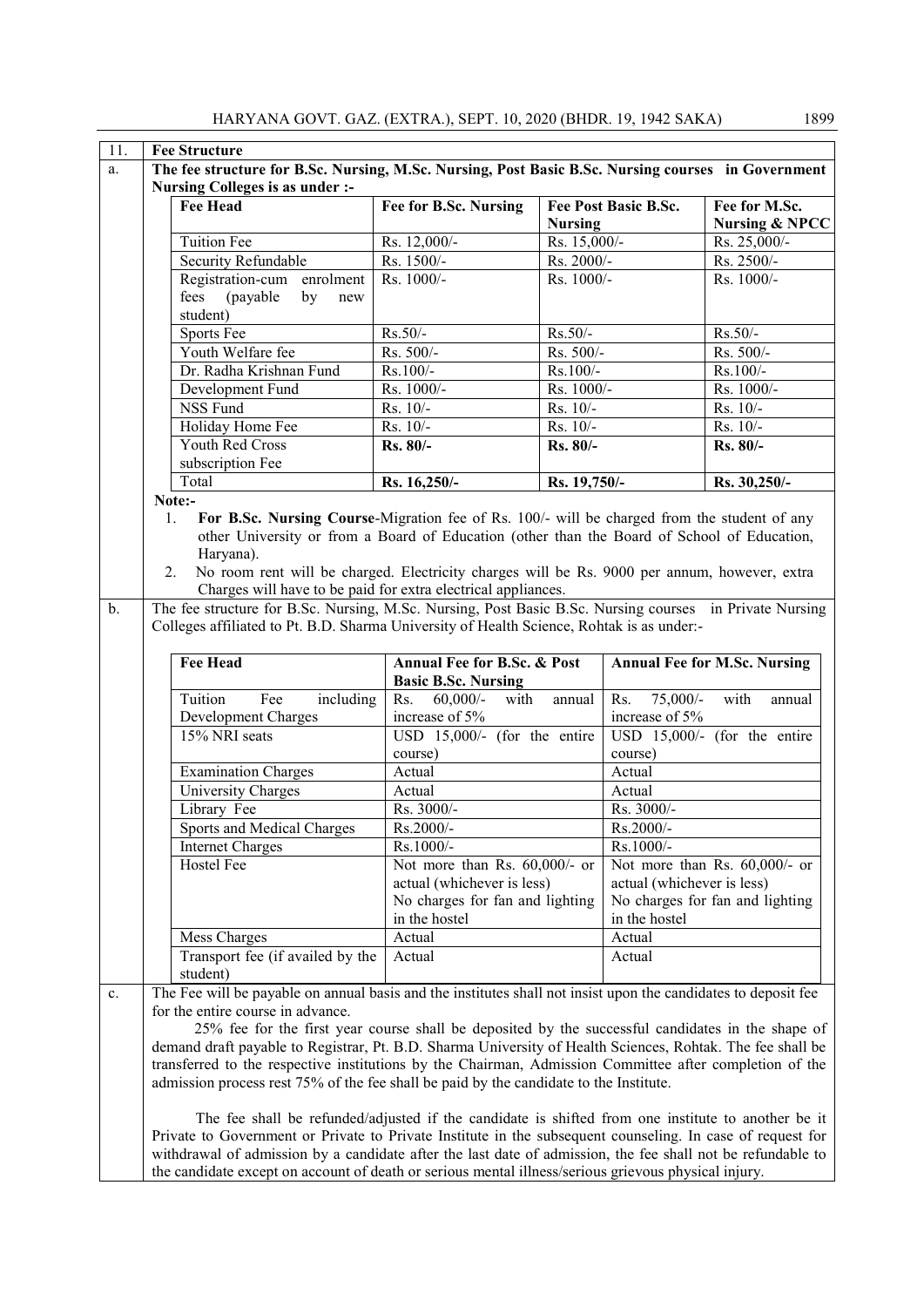| 12. | <b>General Instructions:-</b> |                                                                                                                                                                                                                                                                                                                                                                                                                                                                                                                                                                                                                                                                                                                                                                                                                                        |  |
|-----|-------------------------------|----------------------------------------------------------------------------------------------------------------------------------------------------------------------------------------------------------------------------------------------------------------------------------------------------------------------------------------------------------------------------------------------------------------------------------------------------------------------------------------------------------------------------------------------------------------------------------------------------------------------------------------------------------------------------------------------------------------------------------------------------------------------------------------------------------------------------------------|--|
|     | a.<br>$\mathbf{b}$ .          | Admitted students shall pay the fees and other charges for all types of seats as per the fixed Fee and<br>other charges fixed by the Government of Haryana from time to time for Private Unaided Nursing<br>Institutions affiliated to Pt. B.D. Sharma University of Health Sciences, Rohtak.<br>The Benchmark Disability Certificate issued by Medical Board constituted by PGIMS, Rohtak will<br>only be considered valid for admission purposes under the Benchmark disability category. The dates<br>on which the medical board will sit for issuing the disability certificate shall be duly publicized on<br>the admission web portal as well as the web portal of Pt. B.D. Sharma University of Health Sciences,<br>Rohtak i.e. www.uhsr.ac.in. The candidates are required to regularly visit the websites for<br>information. |  |
|     | $c_{\cdot}$                   | The admission to Backward Classes will be as per instructions laid in Notification dated 28.08.2018<br>issued by Welfare of Schedule Caste and Backward Classes Department (Annexure C). The<br>certificates must be issued by the competent authority of the State Government as defined in the<br>Notification dated 18/11/2016 (Annexure D) issued by Welfare of Schedule Caste and Backward<br>Classes Department. It may be added or subsequent notifications/ instructions issued by Govt. time<br>to time.                                                                                                                                                                                                                                                                                                                      |  |
|     | d.<br>e.                      | A candidate from reserved category shall have the right to compete for admission in<br>General/Unreserved category seats as per his/her merit. In case a candidate does not fill up his<br>reserve category in his application form, he/she will not be subsequently considered for admission<br>against that category. However, if a reserved category candidate has availed of any concession, such<br>as relaxation in upper age limit, qualification or permitted number of chances in written examination<br>etc., then he/she cannot be considered against General/un-reserved seats.<br>A candidate who applies for and qualifies for admission in more than one reserved category will be                                                                                                                                      |  |
|     | f.                            | asked to exercise his choice at the time of counselling.<br>The admission shall be made to only those Institutes which are recognized and approved for<br>admission by the State Government, Haryana Nurses & Nurse Midwives Council, INC and who<br>have obtained consent of affiliation from the concerned University. The institutes that are unable to<br>get affiliation and such approval from State Government/University HN & NMC shall not be<br>considered for counselling.                                                                                                                                                                                                                                                                                                                                                  |  |
|     |                               | Note:<br>This notification supersedes all earlier notifications issued by Government/procedure for admission<br>adopted by Government/Private/Private Un-Aided Nursing Institutions for B.Sc. Nursing, M.Sc.<br>Nursing, Post Basic B.Sc. Nursing courses.                                                                                                                                                                                                                                                                                                                                                                                                                                                                                                                                                                             |  |

ALOK NIGAM, Chandigarh: Additional Chief Secretary to Government Haryana, The 9th September, 2020. The 9th September, 2020. Medical Education & Research Department, Chandigarh.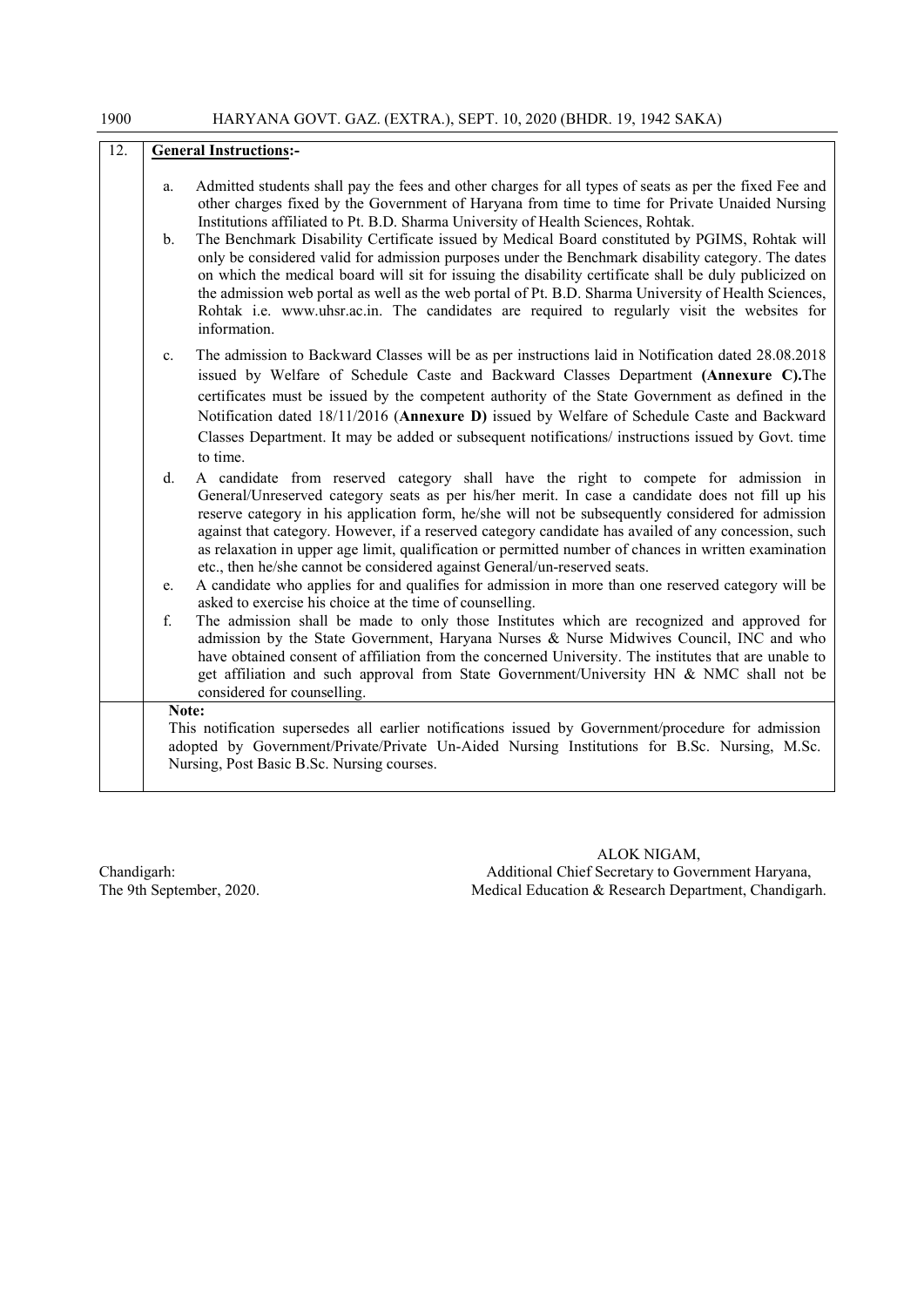#### Annexure A

### No. 22/12/2019-1GS-III

## Government of Haryana General Administration Department (General Services III Branch)

Dated Chandigarh, the 25th February, 2019

- 1. All the Administrative Secretaries to Government, Haryana.
- 2. All Heads of Department in the State of Haryana.
- 3. All the Managing Directors/Chief Administrators of Boards /Corporations /Public Sector Undertakings in Haryana.
- 4. The Registrar General of Punjab & Haryana High Court, Chandigarh.
- 5. All the Divisional Commissioners in the State of Haryana.
- 6. All the Deputy Commissioners and Sub Divisional Officers (Civil) in the State of Haryana.
- 7. The Registrars of all the Universities of the State of Haryana.
- Subject:- Reservation for Economically Weaker Sections in Direct recruitment in Civil posts and services as well as in admissions in Government/Government Aided Educational Institutions in the State of Haryana.

I am directed to inform that government of India has notified "THE CONSTITUTION (ONE HUNDRED AND THIRD AMENDMENT) ACT, 2019" On 12th January, 2019 amending Article 15 & 16, which are now read as under:-

# Amendment of article 15

In Article 15 of the Constitution, after clause (5), the following clause shall be inserted namely:-

'(6) Nothing in this article or sub-clauses (g) of clause (1) of article 19 or clause (2) of article 29 shall prevent the State from making,-

- a) Any special provision for the advancement of any economically weaker sections of citizens other than the classes mentioned in clauses (4) and (5); and
- b) Any special provision for the advancement of any economically weaker sections of citizens other than the classes mentioned in clauses (4) and (5); in so far as such special provisions relate to their admission to educational institutions including private educational institutions, whether aided or unaided by the State, other than the minority educational institutions referred to in clause (1) of article 30, which in the case of reservation would be in addition to the existing reservations and subject to a maximum of ten per cent of the total seats in each category.

Explanation- For the purposes of this article and article 16, "economically weaker sections" shall be such as may be notified by the State from time to time on the basis of family income and other indicators of economic disadvantage.'

### Amendment of article 16

In Article 16 of the Constitution, after clause (5), the following clause shall be inserted, namely:-

"(6) Nothing in this article shall prevent the State from making any provision for the reservation of appointments or posts in favour of any economically weaker sections of citizens other than the classes mentioned in clause (4), in addition to the existing reservation and subject to a maximum of ten per cent of the posts in each category".

In the wake of above enabling provisions, State Government has considered the matter and decided to provide benefits of reservation on a preferential basis in Civil Posts in all the Departments/Boards/Corporations/Local Bodies and in Admissions to Government/Government Aided Educational Institutions to those Economically Weaker Sections (EWSs) who are not covered under the existing scheme of reservation for the Scheduled Castes, Backward Classes (Block-A) and Backward Classes (Block-B).

2. QUANTUM OF RESERVATION:

The persons belonging to EWSs who are not covered under the existing scheme of reservation for Scheduled Castes, Backward Classes (Block-A) and Backward Classes (Block-B) shall get 10% reservation in direct recruitment to Group A,B,C and D posts in the Departments/Boards/Corporations/Local Bodies of Government of Haryana and also in admission to Government/Government Aided Educational Institutions in the State of Haryana.

To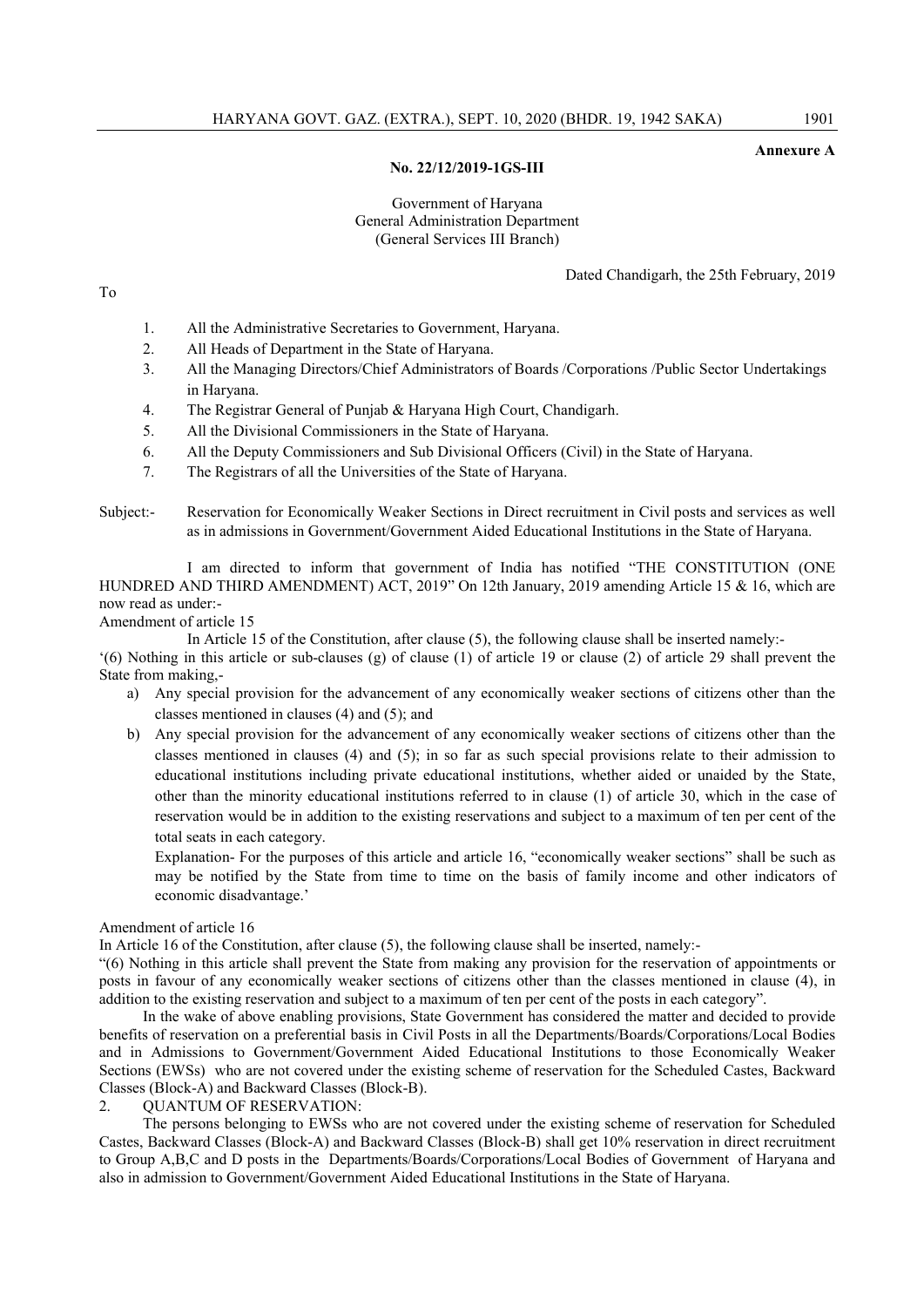- 3. EFFECTING RESERVATION-ROSTER POINT:
	- 3.1 Direct recruitment in case of Group-A & B
		- Roster point No. 11-20-30-40-51-60-70-80-90 and 99
	- 3.2 Direct recruitment in case of Group-C &D
		- Roster point No. 4-14-24-34-43-53-66-76-83 and 94

3.3 Where in any recruitment year any vacancy earmarked for EWS cannot be filled up due to non availability of a suitable candidate belonging to EWS, such vacancies for that particular recruitment year shall not be carried forward to the next recruitment year as backlog and will be filled from unreserved category.

3.4 Persons belonging to EWS selected against the quota for persons with benchmark disabilities/exservicemen shall be placed against the roster points earmarked for EWS.

4. CRITERIA OF INCOME & ASSESTS

4.1 Persons who are not covered under the existing scheme of reservation for Scheduled Caste, Backward Classes (Block-A) and Backward Classess (Block-B) and whose family has gross annual income below Rs. 6.00 lakh (Rupees six lakh only) are to be identified as EWSs for benefit of reservation Income shall also include income from all sources i.e. salary, agriculture, business, profession etc. for the financial year prior to the year of application.

4.2 Also persons whose family owns or possesses any of the following assets shall be excluded from being identified as EWS, irrespective of the family income:-

- I. 5 acres of agricultural land and above.
- II. Residential flat of 1000 sq. ft. and above.
- III. Residential plot of 100 sq. Yards and above in notified municipalities.
- IV. Residential plot of 200 sq. Yards and above in areas other than the notified municipalities.
- V. Total immovable assets owned are valued at Rs. One Crore or more.

4.3 The property held by a "Family" in different locations or different places/cities would be clubbed while applying the land or property holding test to determine EWS status.

4.4 The team "Family" for this purpose will include the person who applies for benefit of reservation, his/her parents, spouse as well as children and siblings below the age of 18 years.

5. INCOME AND ASSET CERTIFICATE ISSUING AUTHORITY AND VERIFICATION OF CERTIFICATE:

5.1 The benefit of reservation under EWS can be availed upon production of an income and Asset Certificate issued by a Competent Authority. The Competent Authority for EWS Income and Asset Certificate shall be Tehsildar of the area where the applicant normally resides.

5.2 The prescribed format for EWS Income and Asset Certificate shall be as provided at Annexure-I.

5.3 The Officer who issues the certificate would do the same after carefully verifying all relevant documents following due process as prescribed by the State.

5.4 The crucial date for submitting Income and Asset Certificate by the candidate may be treated as the closing date for receipt of application for the post, except in cases where crucial date is fixed otherwise.

5.5 The appointing authorities should in the offer of appointment to the candidates claiming to be belonging to EWS, include the following clause:-

"The appointment in provisional and is subject to the Income and asset certificate being verified through the proper channels and it the verification reveals that the claim to belong to EWS is fake/false the services will be terminated forthwith without assigning any further reasons and without prejudice to such further action as may be taken under the provisions of the Indian Penal Code for production of fake/false certificate."

The appointing authority should verify the veracity of the Income and asset certificate submitted by the candidate through the certificate issuing authority.

5.6 Instructions referred to above should be strictly followed so that it may not be possible for an unscrupulous person to secure employment on the basis of a false claim and if any person gets an appointment on the basis of such false claim, her/his services shall be terminated and penal action shall also be invoked.

# 6. ADJUSTMENT AGAINST UNRESERVED VACANCIES:

A person belonging to EWS cannot be denied the right to compete for appointment against an unreserved vacancy. Persons belonging to EWS who are selected on the basis of merit and not on account of reservation are not to be counted towards the quota meant for reservation.

7. The above scheme of reservation will be effective in respect of all direct recruitment vacancies to be notified on or after 01.02.2019.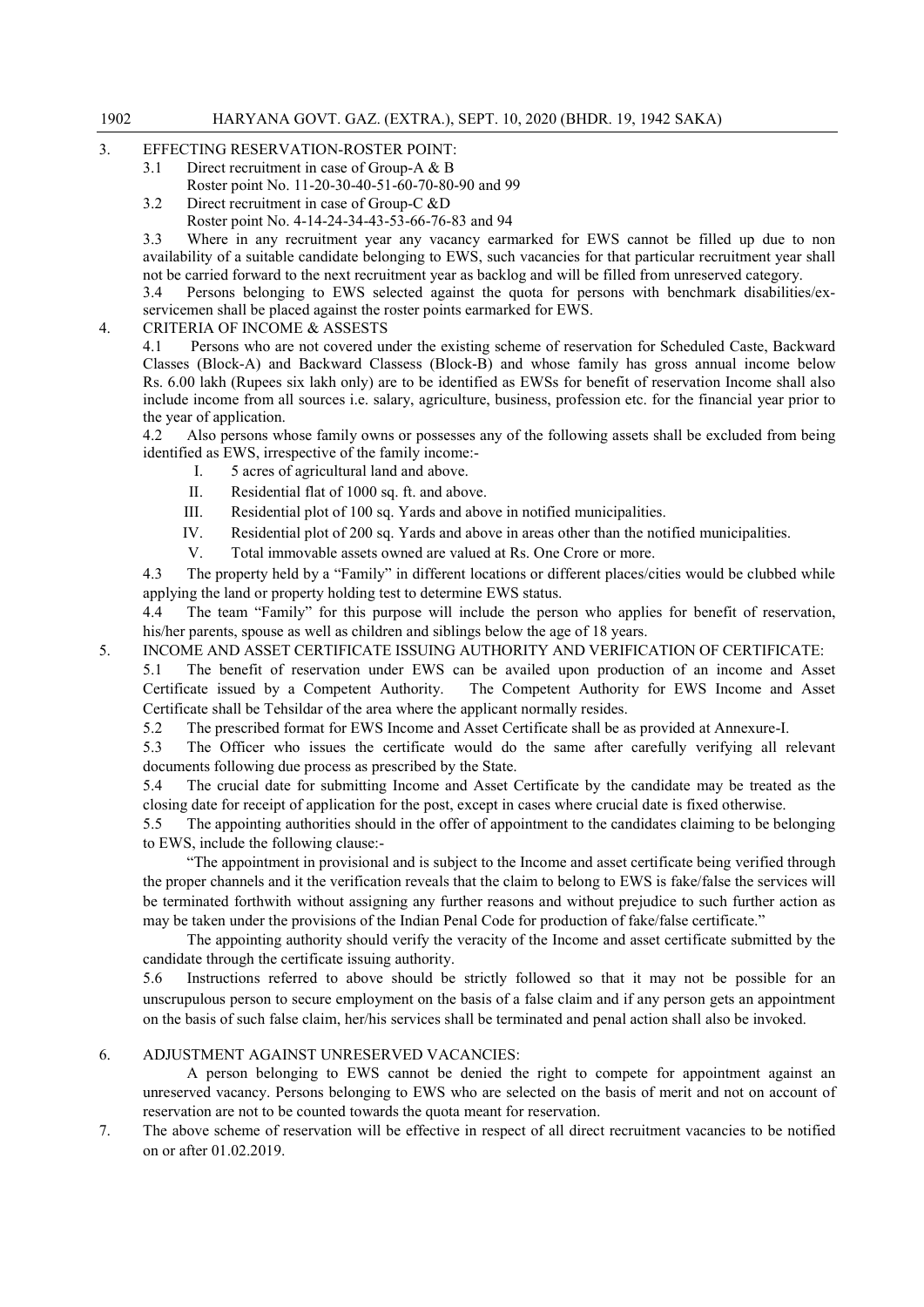## Annexure A(I)

# Government of Haryana (Name & Address of the Authority issuing the certificate) (ECONOMICALLY WEAKER SECTIONS) INCOME DISCLOSURE CERTIFICATE

|                                                                                                                                                   | whose photograph is affixed below and attested below belongs to Economically Weaker Sections, Since the gross<br>annual income* of his/her family** is below Rs.6 Lakhs (Rupees Six Lakh only) for the Financial Year |  |  |
|---------------------------------------------------------------------------------------------------------------------------------------------------|-----------------------------------------------------------------------------------------------------------------------------------------------------------------------------------------------------------------------|--|--|
| It is further certified that His/her family does not own or possess any of the following assets***:<br>I. 5 acres of Agricultural Land and above. |                                                                                                                                                                                                                       |  |  |
| II. Residential Flat of 1000 Sq. ft. and above.                                                                                                   |                                                                                                                                                                                                                       |  |  |

III. Residential Plot of 100 Sq. Yards and above in notified Municipalities.

IV. Residential plot of 200 sq. yards and above in areas other than the notified municipalities.

V. Total immovable assets owned are valued at Rs. One Crore or more.

2. Shri/Smt./Kumari ………… belongs to the caste which is not recognized as a Scheduled Caste, Backward Classes (Block-A) and Backward Classes (Block-B).

| Passport<br>Recent<br><b>Size</b><br>attested<br>Photograph of the | Signature with seal of office<br>Name<br>Designation |
|--------------------------------------------------------------------|------------------------------------------------------|
| applicant                                                          |                                                      |

\*Note 1: Income means income from all sources i.e. salary, agriculture, business profession etc.

\*\*Note 2: The term "family'' for this purpose will include the person, who applies for benefit of reservation, his/her parents, spouse as well as children and siblings below the age of 18 years.

\*\*\*Note 3: The Property held by a "Family" in different locations or different places/cities are to be clubbed while applying the land or property holding test to determine EWS status.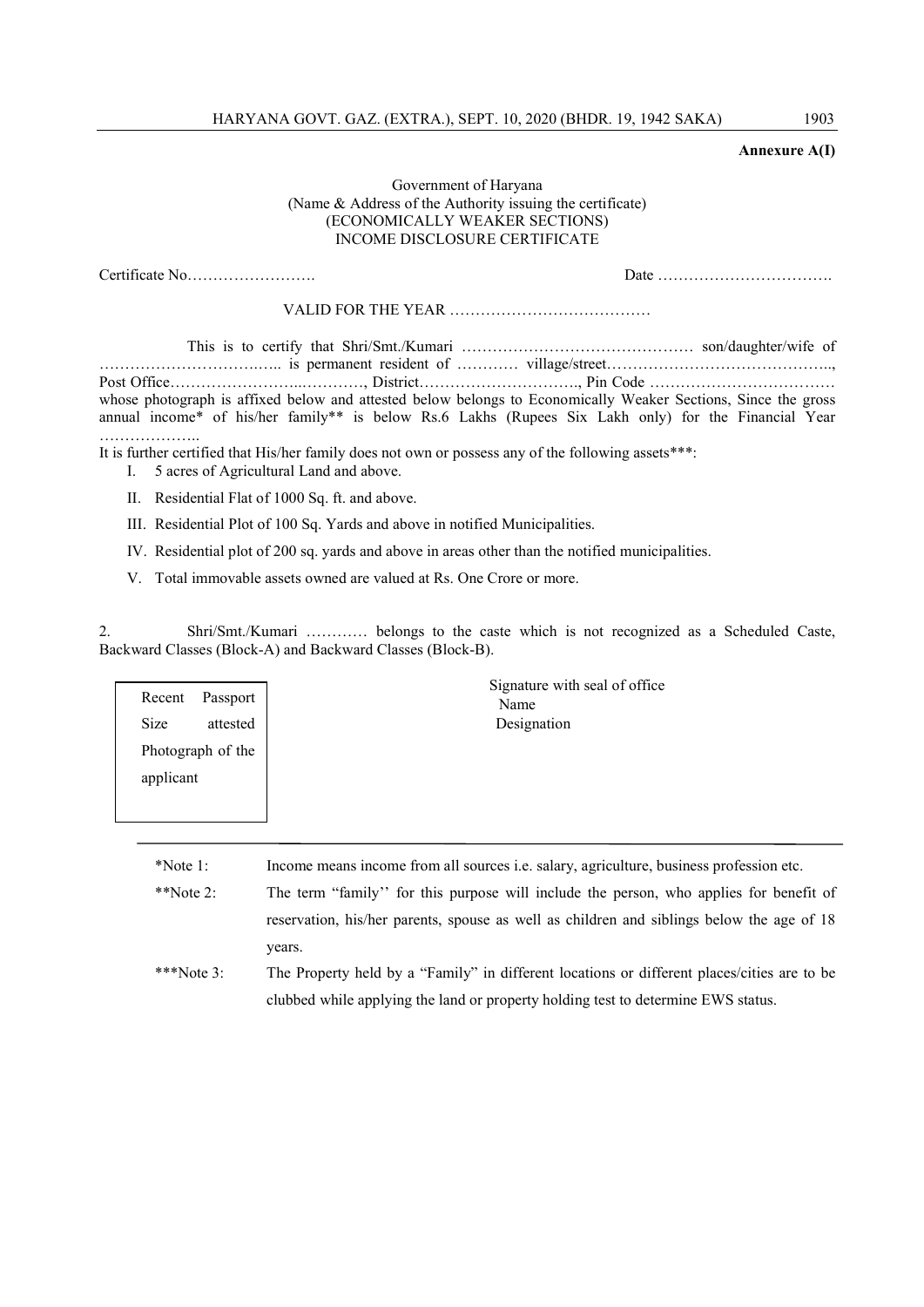Annexure-C

# HARYANA GOVERNMENT WELFARE OF SCHEDULED CASTES AND BACKWARD CLASSES DEPARTMENT **NOTIFICATION**

No. 1282-SW(1)– The Government Notification No. 808-SW(1) dated 17.08.2016 has been examined in consultation with the Advocate General Haryana. The Advocate General replying upon the judgment of the Hon'ble Punjab and Haryana High Court has opined that the criteria for computing annual income is prescribed under the above notification as gross annual income shall include income from all sources. All previous notifications or instructions which provided for a different mode of computing annual income stands over-ridden.

Income certificate mentioning gross annual income issued after 17.08.2016 shall only be considered for availing any benefit under BC(A) and BC(B) category.

> Principal Secretary to Government Haryana Welfare of Scheduled Castes and Backward Classes Department

Endst No.1282-SW-(1) Dated 28.08.2018

Copy of the above is forwarded to the following for information and necessary action:-

- 1. The Chief Secretary to Government Haryana.
- 2. All the Additional Chief Secretaries/Principal Secretaries to Government Haryana.
- 3. All Head of Departments in the State of Haryana.
- 4. All the CAs/MDs of all Boards/Corporations/public undertakings in the State of Haryana.
- 5. The Commissioners Ambala, Gurgaon, Hisar and Rohtak Division.
- 6. All the Deputy Commissioners in the State of Haryana.
- 7. The Registrar, Punjab and Haryana High Court, Chandigarh.
- 8. All SDOs (C) in the State of Haryana.
- 9. The Registrars of all the Universities in the State of Haryana.

Superintendent for Principal Secretary to Government Haryana Welfare of Scheduled Castes and Backward Classes Department